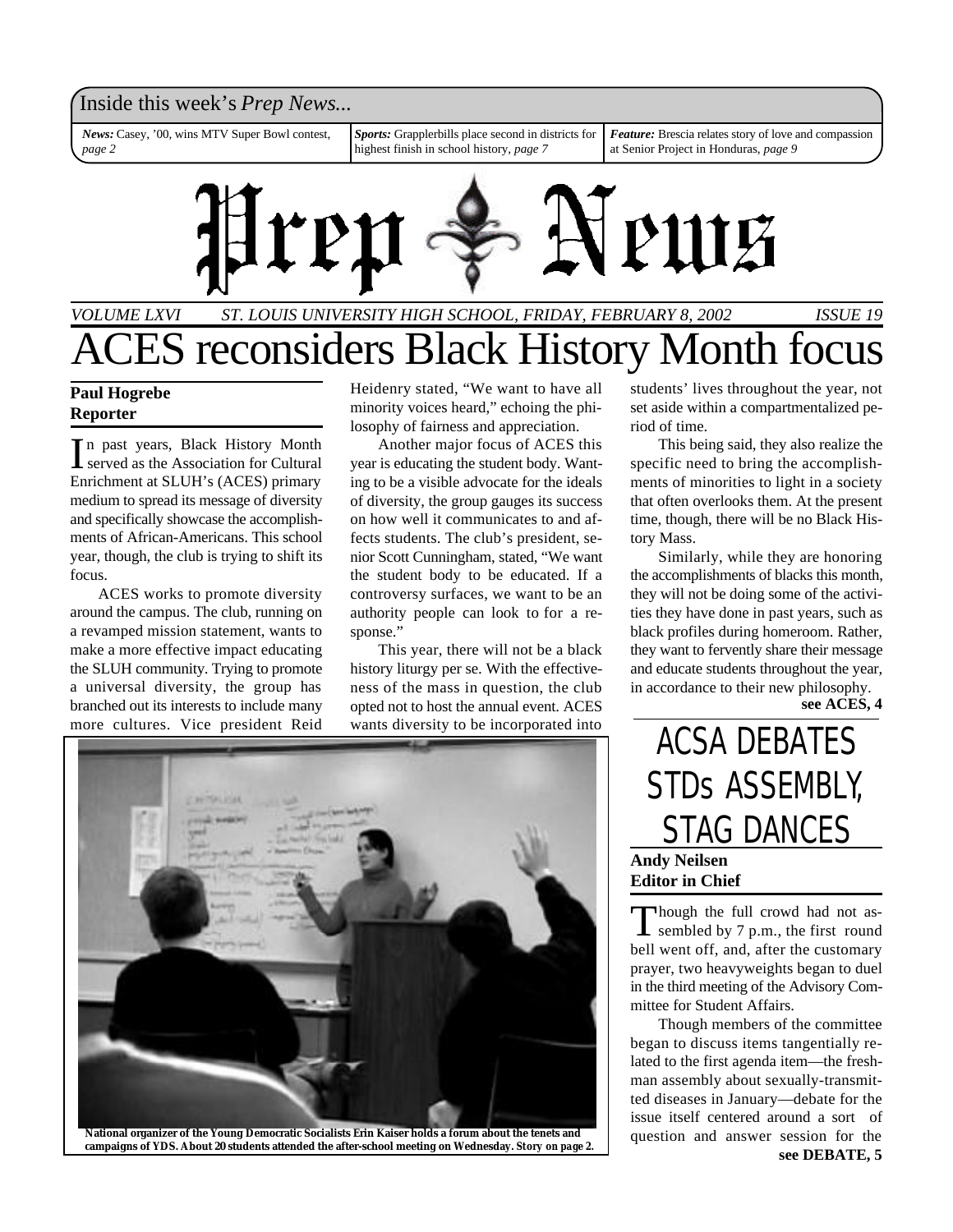# 2 **Sports News** February 8, 2002 Casey, '00, scores in MTV Super Bowl contest

### **Patrick Stephens Reporter**

If you happened to watch MTV's Total<br>Request Live this past Saturday, you f you happened to watch MTV's Total might have seen Rory Casey, '00, win two Super Bowl tickets to last Sunday's game.

On Wednesday of Super Bowl week, a woman working for MTV was scouring Casey's campus, Loyola University in New Orleans, looking for college students to participate in a contest to be held at the NFL Experience in the New Orleans Convention Center as part of the show TRL. Some of Casey's friends told the scout that he was great in front of the camera and would be good for the show.

Taking the advice of his friends, Casey showed up at the New Orleans Convention Center at 8:15 that Saturday to prepare for the contest. Whoever could get through the obstacle course—which consisted of catching a pass from San Francisco 49ers quarterback Jeff Garcia, running through tires, jumping over mounds, and running through human blockers—in the fastest time would win Super Bowl tickets. In addition to Garcia, such celebrities as Ludacris, LL Cool J, and Terrell Davis were on hand to share in the NFL Experience.

Casey completed the course in 7.92 seconds, the fastest time of the contestants competing. Said Casey, "It was the craziest thing; that's probably as close as I'll ever get to playing in the Super Bowl."

After realizing he had won, Casey ripped off the pads MTV made him wear for the contest, revealing his Jr. Billiken football shirt for all of MTV's viewers to see. A former SLUH football strong safety and left fielder for the baseball team, Casey commented, "I knew I'd be representing the Jr. Bills well." He won tickets for him and a guest to go to the big game.

Casey said going to the game was a great experience. He ended up selling his other ticket to one of his friends instead of scalping it, saying it would be cooler to go with a friend. His tickets were behind the end zone in which the Rams scored their two fourth quarter touchdowns.

Casey said, " With U2, Mariah Carey, and Paul McCartney playing, everything was awesome, except for the Rams losing."

Not only was Casey on MTV during Super Bowl week, he also got some local airtime. His friend's brother is a producer for Channel 5, who sent morning news

> anchor Art Holliday to New Orleans to watch the Rams-Eagles game with Casey and his friends. After the big win, Holliday interviewed the rowdy group, which appeared on Channel 5 news later that night.

> Casey commented, "Art's probably one of the nicest guys I've ever met." Roche Madden of Channel 2

also interviewed Rory on campus that week, but the interview wasn't

as long or personal. Casey thanked his friends for the

week: "I'm pretty lucky my friends recommended me for the contest and didn't just go themselves."

# Democratic Socialists host speaker Kaiser

**Andrew Ivers Editor in Chief**

Wednesday afternoon, the Democratic Socialists Club hosted Erin Kaiser, the national organizer of the Young Democratic Socialists. SLUH was one of Kaiser's first stops, and the only high school she will visit on a segment of what she called an ongoing series of forums for YDS organizations.

Kaiser spoke to about 20 students about the tenets of Democratic Socialism as well as the practical ways in which the national organization—itself part of an international organization—can act to rectify some of the current social problems it has identified. Kaiser said the size of the crowd was what she would expect for a first chapter meeting at a college.

The founder of the Democratic Socialists is distinguished socialist and author Michael Harrington, '44.

Kaiser began by having the students list some of the characteristics, pro and con, of capitalism in America today. She then asked the students to identify places where the system falls short. Almost all agreed that capitalism falls short when it comes to accommodating basic human needs. She then asked students to draft a list of priorities for a utopian socialist society.

A few more conservative students suggested that without capitalism, there would be no motivation for humans to work and that there would be no innovation. Yet, Kaiser said, the society would not simply be centered around work. There would be time for leisure, experimentation, artistic endeavors, and innovation. One basic need for a socialist society, she said, "is basic faith in human beings."

Kaiser also spoke to the group about the events the YDS is organizing for the coming semester. Some major events include a petition to local businesses to not use Picsweet mushrooms because their growers have denied their Mexican laborers union rights; a protest in Washington on April 21 against President Bush's "Colombia: The Way Forward," formerly known as "Plan Colombia"; and participation in the Ally program, a campaign to fight discrimination against gays and lesbians.

Club co-founder Chris Storey said the club itself will most likely participate in the Ally program—in which students sign a petition to be an ally to gays and lesbians and wear buttons to show their support—but that is the only participation about which he is certain.

One important improvement for the club came late last semester with its reception of a national charter. Now, Storey says, the club has access to many active **see MARX, 3**



**Casey's '00 yearbook picture**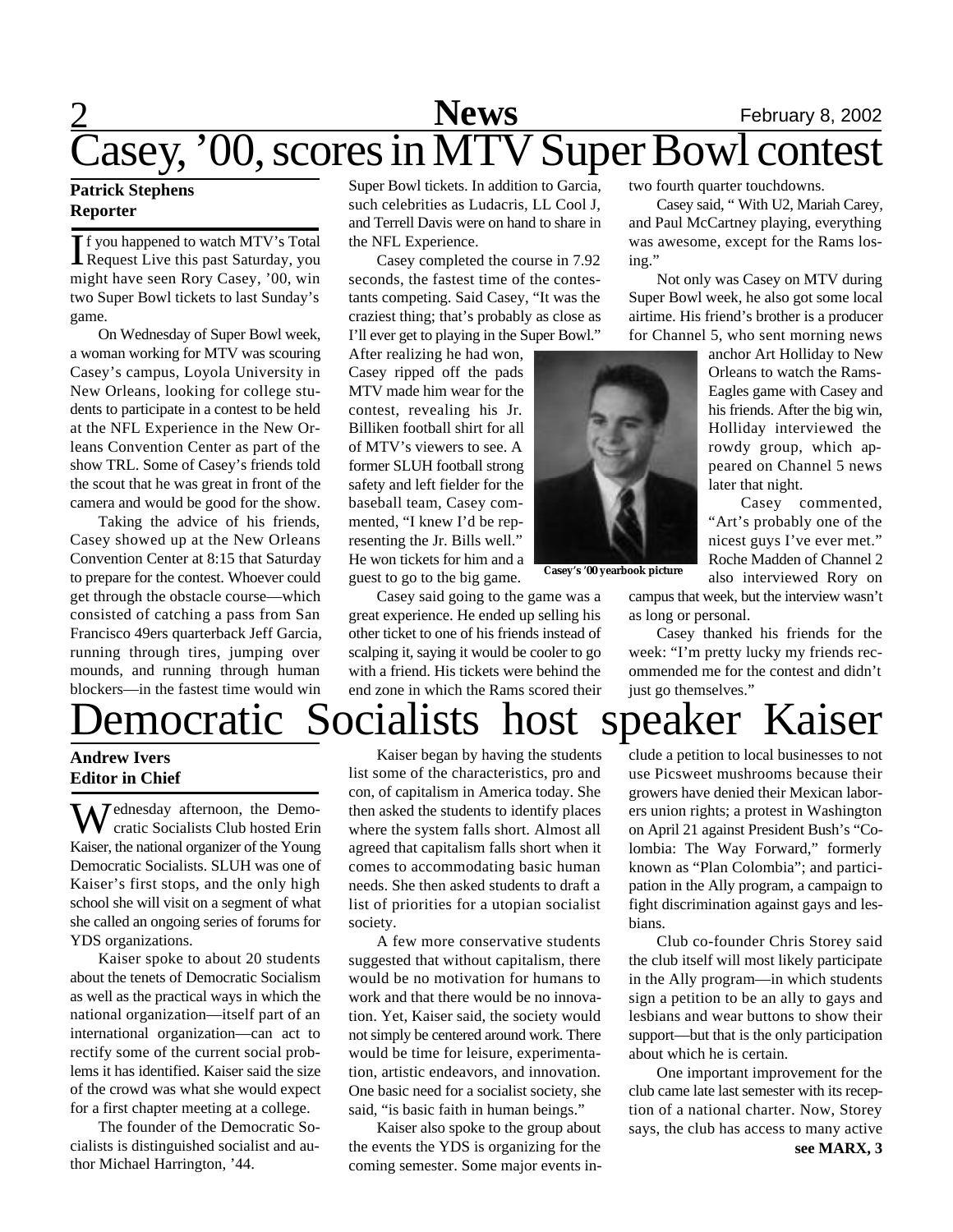## LETTERS TO THE EDITOR Former teacher Coughlin considers reasons for SLUH's success

Dear SLUH Family,

SLUH has been on my mind lately. Four years ago last month, I left SLUH as a teacher after 7 tremendous years. Last October, I attended my 20th high school reunion at SLUH. Last fall, I watched SLUH's undefeated football team beat CBC.

A few weeks ago, my great friend, mentor, and coach, Ebbie Dunn, passed away and I found myself crying uncontrollably at his memorial service. Partly I cried because I missed Mr. Dunn a great deal, and partly I cried because I missed St. Louis U. High a great deal. SLUH was by far the predominant factor (in addition to my parents) in my formation as a person over most of the last 25 years.

 When I left SLUH as a teacher, I wrote a letter to the *Prep News* stating that I believed St. Louis U. High is the finest leadership development organization in the country. However, my viewpoint was very limited. I had only worked at three organizations and didn't have much to compare with SLUH.

Today, my viewpoint is a wee bit broader. I have made over 350 presentations on leadership, teamwork, communication, strategy, and innovation in over 25 states in the U.S. to more that 70 organizations. My perspective is broader, but my belief remains the same. While I have been enormously impressed by many of these organizations and have learned a great deal from them, I still believe SLUH is the greatest leadership development organization in the country.

So the bigger question is, "What makes SLUH so extraordinarily unique?" It seems to me that there are three keys to SLUH's success:

*1. A Clear Sense Of Purpose:* If you cut through all of the different classes, clubs, and activities at SLUH, there is one defining purpose: *develop students who can truly be men for*

## MARX

### (from 2)

protests and campaigns which, he said, "is the kind of stuff that gets people interested." He says a membership boost may occur as a result as the second semester materializes.

"I thought (the forum) went really well," Kaiser concluded. The mixed crowd made it, "open, more interesting, more democratic." The goal of her forums, she said, is to educate but also to bring people together for discussion about democratic socialism, "for people to experience...pitting their ideas, that are very much still developing...against society. You don't do that in isolation."

"She was incredibly well-informed and a very elegant speaker," Storey said of Kaiser. "She was very charismatic. She did a good job of representing our political ideology and helping people understand it."

*others!* When you hear that every day at SLUH, it has the potential to seem like rhetoric. However, when you leave SLUH you realize that it is engrained in your personality and your way of thinking. Leadership is the ability to influence the way other people think and act that leads to better results in the organization's highest priority outcomes. By truly being men for others, you automatically have a great chance to be a significant, value-added leader.

*2. Appreciate People For Who They Are, Not For What They Do:* As a student at SLUH, you are recognized as an individual person. You are not your grade point average or the teams you play on or the activities that you do. You are an individual who can think critically for yourself. SLUH provides an environment where each individual can develop a variety of skills. I noticed that at my reunion. My classmates are doing a wide array of meaningful work. There are no labels. We are all SLUH grads and we are all trying to make a difference in our own way.

*3. The Relationship Between Adults And Students:* I think another critical factor is the tremendous relationship between adults (including staff, faculty, and administrators) and the students at SLUH. The enormous mutual respect between students and adults allows students to think and act more like adults than if they were talked down to or communicated to with a lack of trust.

All in all, I certainly encourage you to savor every moment that you have at SLUH. Mike Martz said to his Rams players, "What we have here is something really special, so be sure to savor every moment." I think SLUH has had something really special going for many, many years, and I think we should all savor every moment of our SLUH experience.

Dan Coughlin, '81

*This Week in Prep News History*

### **Volume 49, Issue 21—February 8, 1985**

"The (Advisory Committee) meeting opened with debate over the acceptability of questionable hairstyles recently flourishing at SLUH. Mohawks, shaved heads, and variations on new wave cuts have aroused a great deal of discussion...

Talk next shifted to the issue of smoking at SLUH, particularly with regard to the jr./sr. smoker in the rec room."

### **Volume 43, Issue 21—February 9, 1979**

"Because of the loss of nearly 800 library books, next week has been declared 'Library Awareness Week.'

One of the objects is to encourage students who have—or know of brothers, cousins, etc., who have—any of the books to return them. There will be a general amnesty—no questions or hassle—for all who return the books, many of which are classics, but out of print and irreplaceable."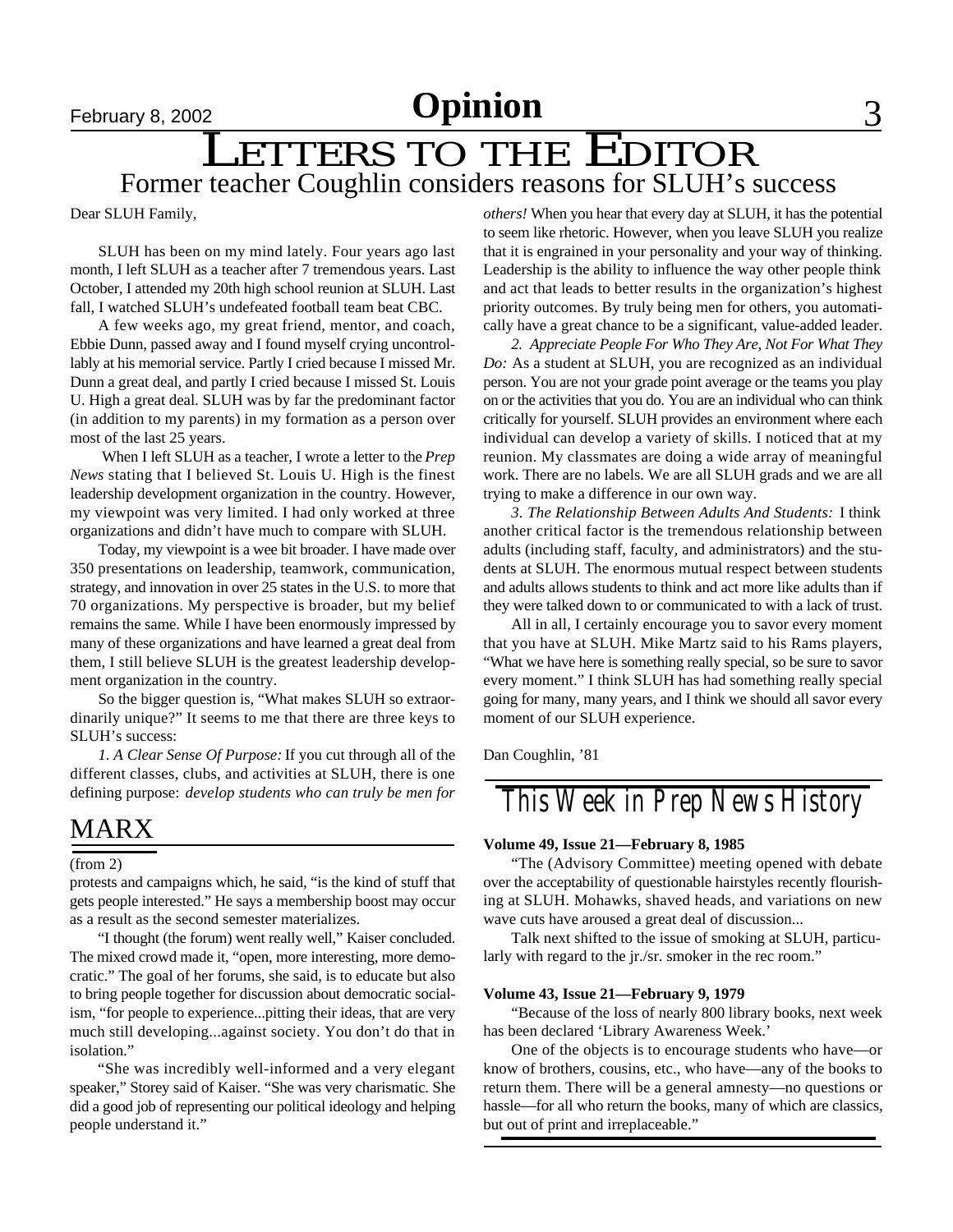## 4 **Sports** February 8, 2002 Adams School book drive to begin next week *NHS/Eicholz project will commence following poll results* **News**

### **Brian Fallon Reporter**

This Wednesday, the National Honor<br>Society started a poll on students' his Wednesday, the National Honor favorite childhood books. The purpose of the poll is to publicize next week's book drive for Adams Elementary School.

Adams School is a new elementary school on Tower Grove Boulevard, southeast of SLUH. CSP volunteers tutor students at Adams every Tuesday after school, led by Alumni Service Corps volunteer Derek Eicholz.

The main focus of the drive, however, is to provide books for grades K-4 since the students have free reading time during which students are required to read a certain amount of books. "The prob-

### **Alex Green Reporter**

 $\prod_{\alpha,\beta}$ ast Sunday, the Speech team competed in the third Christian Inter-Scholastic Speech League (CISL) meet of the 2001-2002 school year, held at Ursuline Academy in Webster Groves. The team faced hundreds of students from 16 different schools across the metropolitan area.

While having a speech meet on Super Bowl Sunday did not help concentration, many students at the meet had their Rams gear on. CISL President Patti Deake even showed off her blue and gold fingernails while judging.

After two rounds of speeches and nervous nail-biting, CISL representative Laura Bolt happily arrived to hand out the ribbons. The SLUH team came out strong, with 13 out of 14 team members earning ribbons. Blue ribbons were awarded to Brian Wacker (Humorous/Serious Interpretation), Chris Storey & Alex Green (Duet), Justin Smith & Jake Boesch (Duet), Brandon Bieber (Poetry), J.R. Strzelec (Prose), Peter Gosik (Storytelling), and J.R. Strzelec (Radio Broadcasting).

lem," explains Eicholz, "is that there aren't enough books. That's where SLUH comes in."

The book drive will commence Feb. 11 and will end Feb. 22. Each homeroom will compete to collect the most books, and the winning homeroom of each class will win Krispy Kreme doughnuts. Fliers for the book drive will be posted around school today, and the results of Wednesday's homeroom poll will be shown in next week's issue of the *Prep News*. After the book drive ends, CSP students who

# Speech team clears throats

Red ribbons were awarded to Joey Neilsen (Humorous/Serious Interpretation), Dan Lieser (Original Oratory), Joe Thomas (Prose), Brian Cunningham (Storytelling), and Dan McDougal (Extemporaneous Speaking).

The team performed very well at this meet and hopes to outscore rival DeSmet Jesuit. SLUH won first place in the Speech League during the 2000-2001 season, but is currently behind DeSmet.

Commenting on the success of his and his partner's speech, team Vice President Chris Storey said, "It's amazing to me how much we can screw up and still get first place." At the same time, team President Justin Smith said, "We are all looking forward to finals, in which I predict we will dominate."

The Speech team is led by theater teacher Kathryn Whitaker, who believes that the team members "have their work cut out for them in preparation for finals."

The next CISL meet is the finals competition, in which the top seven students from each category compete for the speech championship. Prizes are awarded to the top three schools.

The Speech team finals will take place March 3 at St. Elizabeth's Academy.

volunteer at Adams will deliver the books to the school on the 26th.

> Nerinx Hall High School held a similar book drive earlier this year, bringing in books for the elementary students. Even though the book drive was a success, there is still a need for more books.

> Beth Kissel, comoderater of the National Honor Society, is in charge of the book drive. "Part of the philosophy of NHS is service, and this is one of the ways members can get everyone involved in service," Kissel said.



(from 1)

The club has been discussing whether to have instead a general diversity mass, in conjunction with its new club philosophy, but this proposition is also speculative. ACES moderator Spencer McCall commented, "As of right now, the diversity mass is unscheduled."

While there is no Mass as of now, the most visible sign of ACES activity at SLUH, the club has been working consistently to make good the promises of its mission statement. Establishing its identity as a truly multicultural organization, the club runs the themed culture-of-themonth table in the middle hallway. They invited the Muslim guest speaker Dr. Rana last fall, participated in SLUH's first student exchange with a public school, and plan to invite a Jewish rabbi later in the year. Their final event will be a 'town meeting' discussion session, open to the entire SLUH community. Students will tackle difficult questions concerning racial and cultural issues and discuss how to respond to these issues.

Poignantly summing up what ACES is trying to do this year, Cunningham concluded, "We don't want to be visible only during February."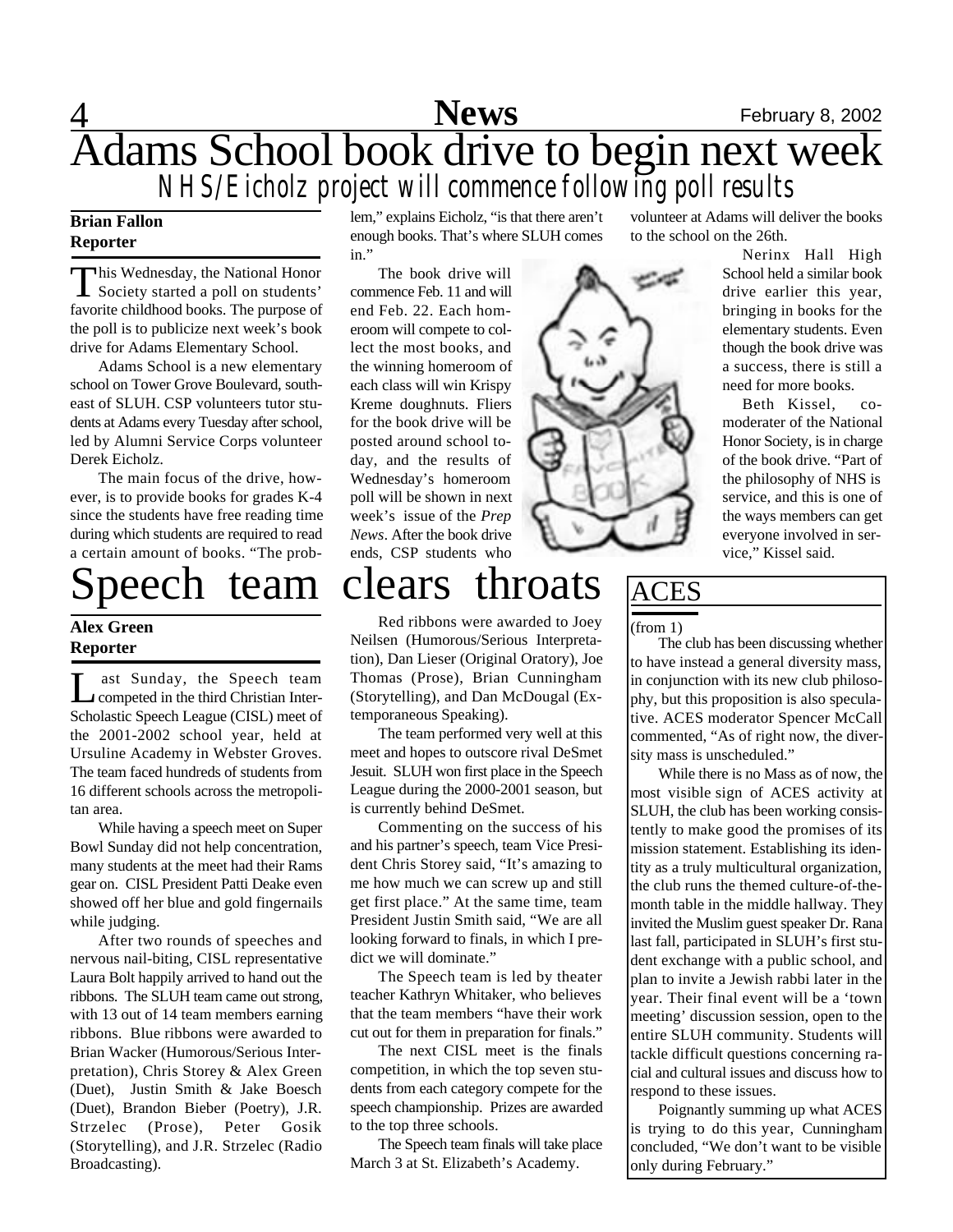## February 8, 2002 **Sports** 5 Area high schools closed after Super Bowl **News**

### **Brian Kane Core Staff**

S everal schools were out of session on<br>
S Monday. However, not all of the Monday. However, not all of the empty desks were due to the Super Bowl.

Vianney students were given the day off, and it was because of the Super Bowl. The issue was discussed by the faculty, and they opted to close. According to Principal Larry Keller, the school wanted the students to "have the opportunity to go to (the victory) parade." However, since no one would know if there would be a parade or not until late that Sunday night, the school gave the Rams the benefit of the doubt. Keller also said that since the school had some snow days which had not been used, taking the day off would probably not require a make-up day later in the year.

CBC was another school not in session on Monday. Their day off was not solely because of the Super Bowl, though. The previous week had been Spirit Week at CBC. That included a charity drive for children with cancer. CBC's principal James Gerdes said that the school had set a goal of \$3000 for the drive, and it surpassed the goal by earning \$6200. Super Bowl Monday was the reward day for the students.

The decision for Cor Jesu students to be out of school on Monday had no connection to the Super Bowl. According to Cor Jesu students, the date had been set aside since the beginning of the school year as their day off for the school's auction. At the time the decision was made, the Super Bowl was planned for Jan. 27. However, when the National Football League put the season on hold due to Sept. 11, the Super Bowl just happened to be changed to the day before Cor Jesu's day off.

Obviously, St. Louis U. High was in session on Monday. Principal Robert Bannister said that the issue was discussed, but the decision to stay in school prevailed for several reasons. First, if the school took the day off, it would have to have been made up at some other point in

the year. Since the possible need for a snow day is still around, the allotted days might still be useful. Also, he said that since the game would be over around nine o'clock, coming to school the next day wouldn't be a problem. An early dismissal was considered for students who would be planning on going to the thenassumed victory parade, but Bannister said that after talking it over with people, he decided that the earlier dismissal would not be of much value.

The decision was not popular to most

## DEBATE

assembly's organizer, biology teacher Tim O'Keefe. "We wanted to make (freshmen) aware of some things... It was something they needed to know," O'Keefe said of the assembly.

The assembly itself catalogued various STDs, showing graphic pictures with an explanation of the symptoms. All the while, the presenter stressed the importance of abstinence to students. Though the moral message was good, parents were concerned that the presentation was too graphic for freshmen, as several did have to leave the assembly because of the content. "I wasn't aware that it would affect some kids the way it did," O'Keefe explained.

Shelia O'Toole and other parents praised the assembly. "Our schools are in the business of education; we want the right information," she said.

Other parents weighed in their trust of SLUH. "As a school, we're educating the total person," said Gerald Carlson. "I think we all trust SLUH to do that."

Barb Costigan agreed, saying, "There has to be a bigger picture. There has to be a correlation. Facts on a page are frightening, but they need to know what to do and what not to do. You have to go somewhere from (the facts)."

Science teacher Paul Baudendistel submitted an open question to the committee regarding the abstinence message: "How can teachers keep this message fresh and accessible?" A very important issue that others had been hinting at, this SLUH students. Said sophomore Dylan Kwapy, "I needed a day to recuperate."

However, the decision was not despised by everyone. Senior Reid Heidenry said, "I didn't want to stay at home and think about the Rams game all day."

Bannister reminded that the school could have its extra day off later in the year, provided that enough Cashbah raffle tickets are sold. But since Cashbah is later in the year, the day could not have been used yet.

(from 1) topic elicited many student responses.

Though some disagreed, most students felt that the Wellness Club periodical *From the Well* was not reaching many students. "I think we should get the whole story," explained junior Tom Queathem, "not just the facts."

Junior Dan Riley and Queathem suggested presenting the STDs assembly to each class every year, but continue to change the speaker. One year, have a young person give the talk, another year perhaps a priest, exposing students to all the facets of such a complex issue.

Just like a heavyweight fight, the debate began to gear up just as the first round was coming to a close, and the committee moved on to the second agenda topic: stag dances.

At the beginning of the debate, ACSA moderator Eric Clark confessed that he hadn't really thought about this issue, though it had recently come to his attention. Referring to the idea of a mandatory date for the dance, Clark shrugged. "It was just done that way. I just never thought of it."

Right away, students voiced their support for the right to go stag (without a date) to school formal dances. The real debate centered around whether students would be allowed to bring friends from other schools or a male date to the dance.

Most students and teachers rejected the idea of having non-SLUH males at dances. "We don't want (the dance) to become a mixer situation," reasoned **see ACSA, 8**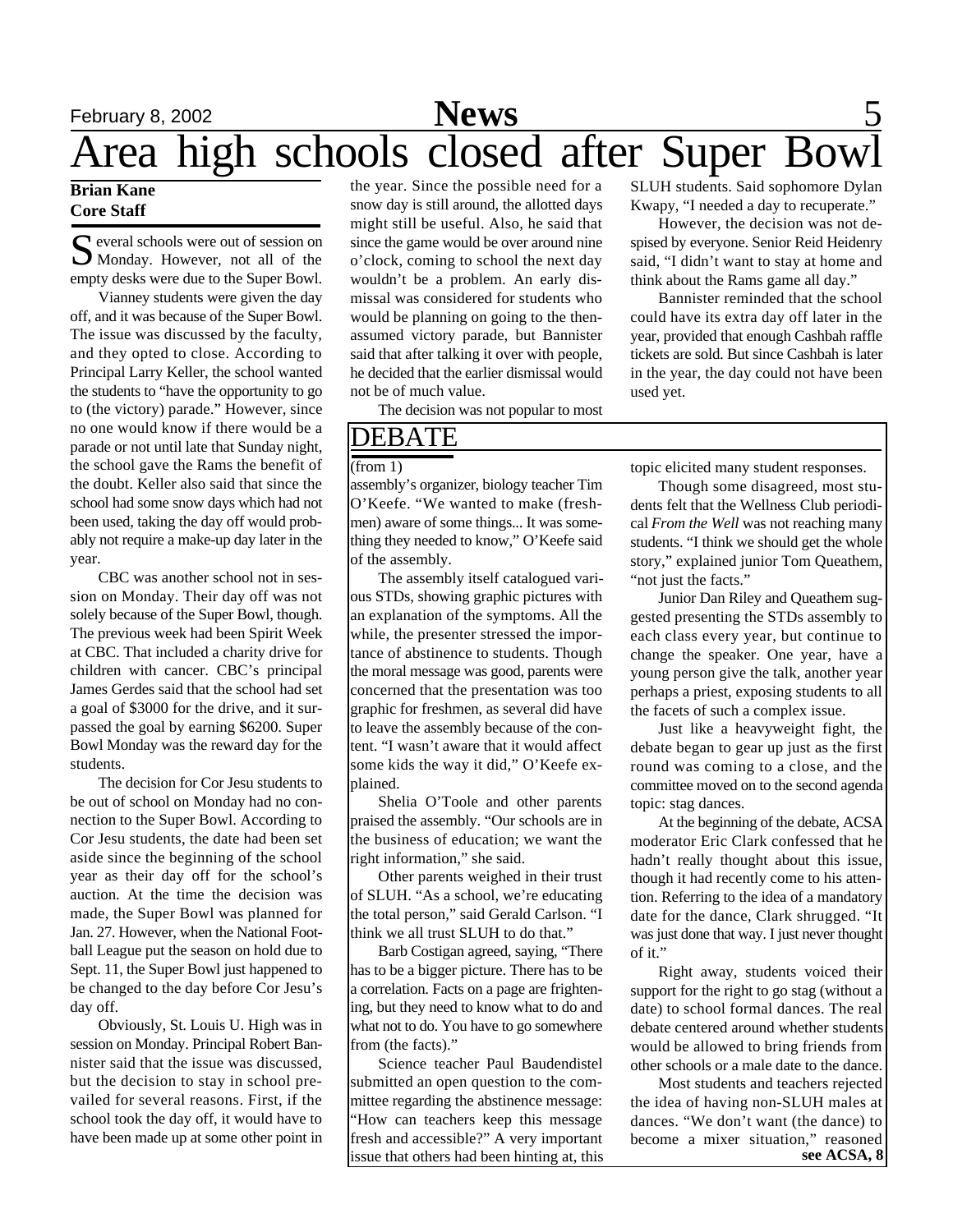# 6 **Sports** February 8, 2002 Cagerbills win two, lose battle at DeSmet *Basketbills prepare for MCC opponent Chaminade*

### **Reid Heidenry Reporter**

**H** aving won their last three games, the Basketbills walked into D-World, **T** aving won their last three games, the home of the huge maroon pipe, with high expectations. In the first matchup with head coach John Ross' alma mater, DeSmet had dominated the game and won 77-50. But the SLUH team is a different team now and hot as of late. "We're a lot more confident and a better offensive team," said captain Kris Lowes. "We're also rebounding much better and not giving teams two or three chances to score."

Coming off his 24-point performance against Oakville, Lowes scorched the net for 6 of SLUH's first 11 points. DeSmet jumped ahead, though, and had a 24-12 lead early in the game. During one DeSmet

possession, an unexpected crisis took control of the game. A DeSmet shot got stuck between the backboard and the rim. With no one able to jump high enough to get the ball down, it seemed that the game might be delayed for several hours until a broom or another similiar device could be found.

Out of nowhere came Andy Wahl, SLUH's three-point and ball-handling guru. Wahl soared in the air, knocking the ball out of its wedge and ending the delay. "I was trying to help out, and I just happened to show off my mad hops in the process," he said. Both the ball and Wahl were fine.

With the game back on track, SLUH tried to make a comeback. They did this through seniors Kevin Schroeder and Sean Reidy. Both sparked the SLUH offense in the second half, igniting the unit and put-

# Icers cap season with playoff bye

### **Brian Wacker Reporter**

The Jr. Bill varsity hockey team<br>wrapped up its regular season last he Jr. Bill varsity hockey team weekend with two solid wins at Affton Rink. With those wins, they finished with a regular season record of 11-7-2, earning them a first round bye in the playoffs.

Last Friday, the CavaliniBills met a tough Lutheran South squad. The team went down early on a Lutheran South shot that baffled sophomore goalie Charlie Effinger. The teams went back and forth over the first two periods, but no other goals were scored.

"It's tough to go down early like that," commented senior Brian Connelly, "but we didn't lose our cool."

That coolness proved very useful in the third period. SLUH outscored Lutheran South 4-2 in one of the goal-filled periods of the year, making the final score 4-3.

"It's like the giants were awakened from their slumber," said senior Dennis Burke, fishing for an analogy. Senior John Greffet and freshman Mike Tangaro were

among the scorers for the MikeLiutBills, who notched another W going into the season finale on Saturday.

SLUH went into Saturday's game against Althoff with a lot on the line. Not only did they need a win for playoff positioning, but they also wanted avenge a near embarrassing loss at the hands of Althoff earlier in the year. "We came into this game pumped, knowing that it was more than just another game," commented Bobby Lachky.

With Effinger and Junior Andy Wolterman splitting the goaltending duties, the CourtnallBills took the lead early. Greffet and Lachky both contributed goals on the offensive side to give the SLUH a comfortable. The defense played strong, limiting Althoff's offense to few opportunites and two goals. When the final score was tallied, SLUH won 5-2.

More importantly, with the two wins, SLUH earned a first round bye with the #7 seed in the playoffs. They will play the winner of #10 Vianney and #23 McCluer North next week. Everyone is encouraged to attend.

ting digits on the board. Down 35-19, in desperate need of some cotton, Schroeder pulled out the money ball, a three with the foul. Schroeder, who finished with 13 points, all in the second half, pulled up from no man's land just minutes later in the quarter. Schroeder was feeling it and he knew his shot was cash. He said, "I was like, you can't faze 'dis, what!"

With Wyrwich double-teamed in the paint and Schroeder leatherin' the lace out deep, Sean Reidy took his offensive onslaught hard to the basket. Reidy was relentless in his pursuit of the cylinder, dropping his fat "J" from everywhere. "Since Schroeder was doing his thugthisle from outside, I tried to play big in the paint," said Reidy.

Complementing SLUH's offensive tenacity was the U. High defense, led by Adam Siebenman's intensity. Cutting D-World's lead to single digits, the NuttinbutnetBills fought their way back into the game. But SLUH's fate came down to DeSmet free throws, and DeSmet doesn't miss. With the final score not telling the true story, DeSmet won a hardfought game 61-45.

After losing to one of the best teams in St. Louis, at their place, the Basketbills were looking to get back to .500 and get their fourth win in the last five games. Mehlville would not be an easy task, however. Mehlville went up early, scoring the first 5 points. The Jr. Bills then turned up their game, going on a 12-0 run, sparked by a huge Matt Wyrwich block. Lowes continued to pour in more points from the paint. Snagging an offensive rebound, Lowes dropped a layup as he got fouled.

Up 17-11 at the end of the first quarter, the basketbills were in control. Lowes continued his ridiculousness, crossingover a Mehlville player en route to the basket for two of his 21 points. Daues followed in Lowes' footsteps, scoring 6 in the first half, 11 for the game. "I'll follow my chief anywhere," said Daues. With Lowes and Daues dominating on offense,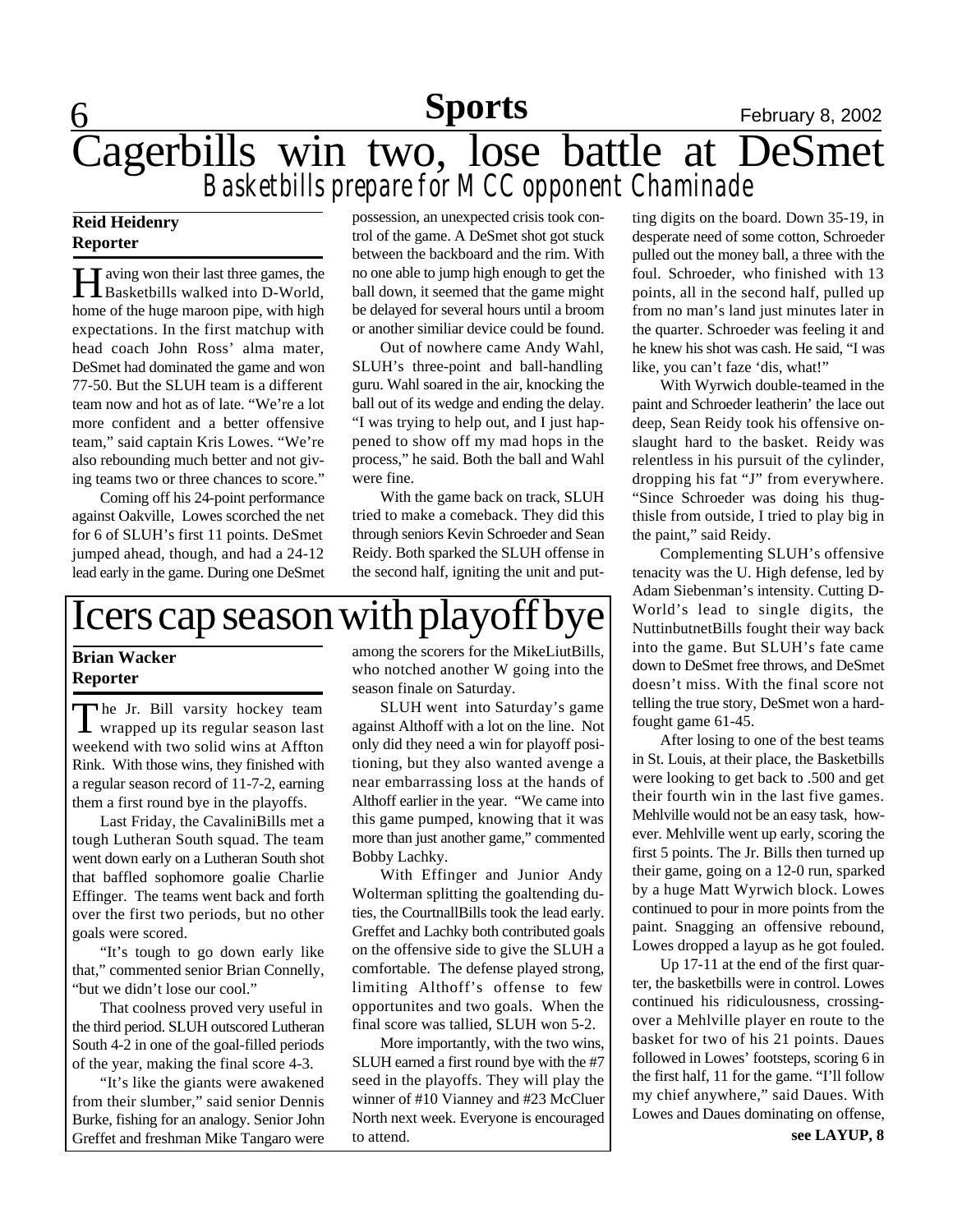# February 8, 2002 **Sports** 7 Grapplers claim second in District tournament *Team prepares for sectionals tomorrow*

### **Mike Smallwood Reporter**

Coming off a good week of practice, **I** oming off a good week of practice, Wrestlingbills were ready for districts; the only question that remained was whether they would wrestle to their fullest abilities. Last Saturday at DeSmet, against seven other district rivals, that question was answered.

With an open in the 171-pound class, the wrestling team sent thirteen of its members into battle at districts, and eleven of them emerged as sectional qualifiers.

Sophomore Mike Smith (135) had some of his best matches of the season at the district meet. He lost his first match to a tough opponent from CBC but came roaring back in the next rounds. In his second match, he immediately took his opponent down to his back and pinned him in a mere sixteen seconds. He followed that up with another pin in only 1:26 to qualify for sectionals. He lost his final match, however, and finished as the fourth seed from SLUH's district.

The four third-place finishers also had their highlights. Nick Born (125) lost to a CBC Cadet in the first round but came back to beat him in the finals. Pete Mahoney continued his consistent winning ways with a third-place finish, which included a 13-4 major decision in the first round and a 2:54 pin in the third round. Also placing third was Justin Clerc (140). Coming off an arm injury, Clerc had only been practicing the last two weeks. After a second-round loss, he was back into things by the third, where he leveled his opponent into a 1:02 pin and then finished the tournament with a pin in the third period of his next match at 5:05.

John Orbe (189) also had a great tournament, especially considering he is wrestling with an injured shoulder. He had to fight hard to get his third place finish in districts. In the second round, he faced an opponent from DeSmet that he had battled rigorously several times in the previous weeks only to suffer close losses.

Orbe made a near comeback in the exciting third period when he reversed his opponent and then picked up more near fall points to take the lead by one, but he was a little high on his positioning and unfortunately got turned, losing 17-13. Orbe had no reason to despair, however, as he picked up a 3:53 pin and a thirdplace finish.

SLUH also had two second-place finishers. Chris Wagnitz (145) dominated his first two opponents, pinning one in only 1:37 and beating another 12-1. With several opens in the heavyweight class, John Stathopulos (275) had an opportunity to grab a good seed. In his secondround match, he pinned his Gateway opponent in 1:10. The finals were set between Stathopulos and his nemesis from CBC, Tony Pugh, whom Stathopolus defeated, earning Stathopolus the second seed at the semifinals.

 Along with the record eleven sectional qualifiers, four of them were district champions, another record for SLUH wrestling. Rob Nahlik (112) had a breeze getting to the finals with a first-round bye and a :28 pin in the second round. However, his finals match faced him against Don Schunk from CBC, to whom he had just lost to in the previous week. Nahlik got off to a slow start, getting taken down several times before escaping. Nahlik attempted to get things back on track as he got a reversal near the end of the first period. Nahlik was down 6-4 going into the third period but came right out to get a takedown. He ceased this chance and worked for the pin which came at 5:07. SLUH got another district champ in Boyd Gonnerman (119), who has wrestled con **see RIPCORD, 8**

# Swimmers spear second in MC

### **Michael Petersen Reporter**

S LUH swimming took its 12-2 record<br>into the MCC finals last Friday, hop- $\bigcup$  into the MCC finals last Friday, hoping to capture a first place finish before heading into the State Meet today. The Aquabills would settle for second place, just a few points behind MCC champ DeSmet. Previously, DeSmet beat SLUH in a dual meet by only one point. The JV team also captured second place, as Chaminade's JV team took first place.

SLUH's winners at the MCC showdown were the 200 Medley Relay team and senior Greg Szewczyk in the 100 Back. Pool-side commentator Paul Baudendistel noted, "Greg has no business swimming with these people that are, like, twice his size. His speed to mass ratio is simply off the charts." Several second place finishes, as well as an 11th place finish in diving by sophomore Colin Tyrrell, helped the Flipturnbills finish second in the MCC meet.

Senior freestyler Jason Jacobi noted the lyrics of an old Oasis song when describing the team speed off the starting blocks as "faster than a cannonball."

Szewczyk is one of SLUH's 13 swimmers attending the state meet, qualifying for the 100 Free and 100 Back events. Nine of those 13 are underclassmen, and several qualified in multiple events. Junior Carl Thompson qualified in the 200 Individual Medley and the 500 Free. The 500 Freestyle is an amazing length of about 1/3 of a mile, requiring competitors to swim 20 laps and to complete 19 flipturns. Thompson swims this in about five minutes. Fellow junior Tom Heafner qualified in the 100 Fly and 100 Breast. Sophomore stunner Kurt Doll will swim the 200 Free and 100 Free at state, while freshman Tim Heafner will race in the 50 Free and 100 Back.

To prepare for the state meet today, the team will head to IHOP early before departing to the St. Peter's Rec-Plex. The meet starts today at 3:00 p.m. and will last until approximately 8:00 p.m. The events continue all day Saturday, with diving in the morning and swimming in the afternoon.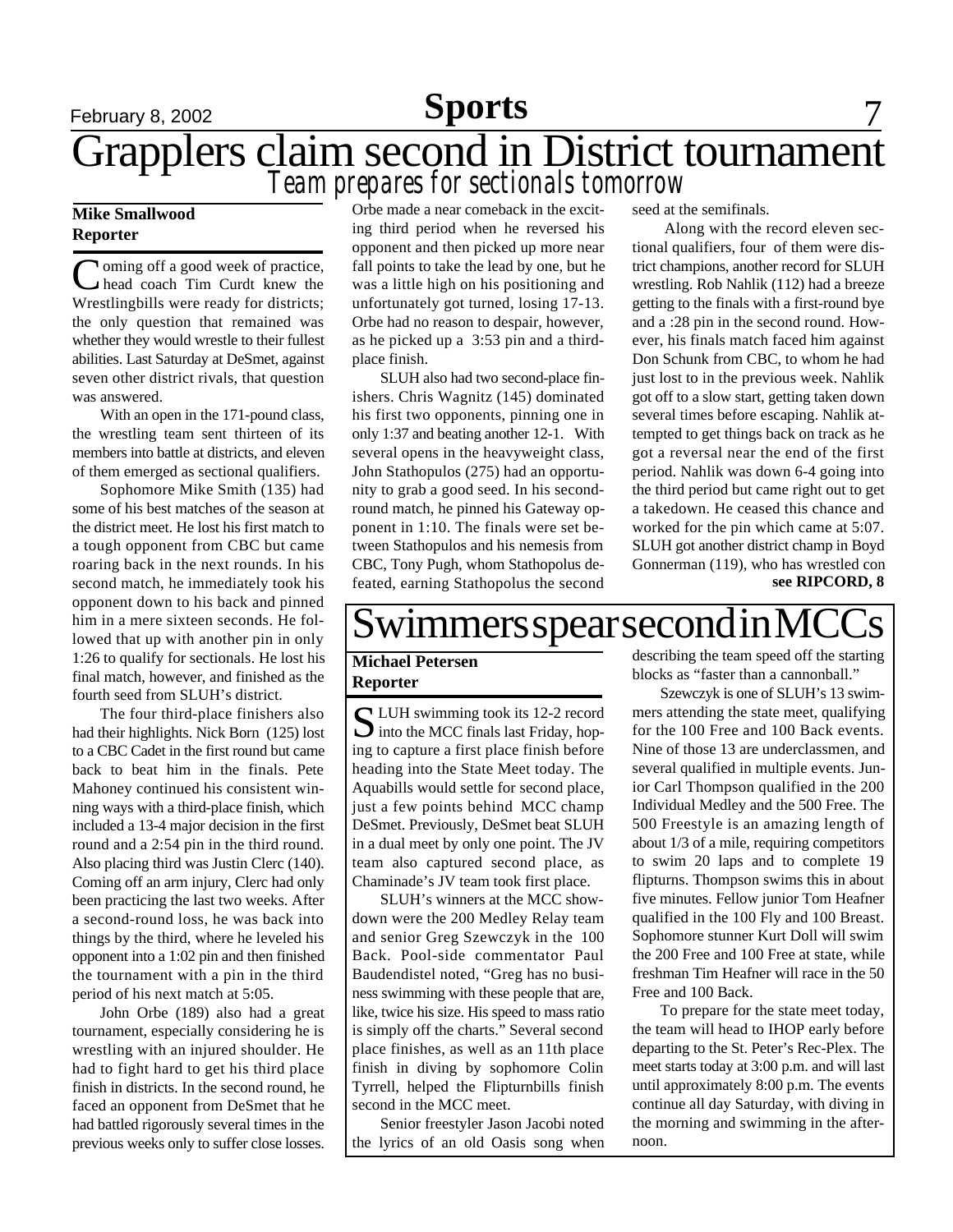### **8** February 8, 2002 **News**

# <u>ĀCSA</u>

### (from 1)

moderator Brock Kesterson. "Having males from other schools defeats the purpose of a SLUH dance."

Junior Clark Taylor vehemently disagreed, responding with exasperation in his plea to let non-SLUH males go to dances. "Why is this made out to be such a big topic when it shouldn't be a topic at all?" he asked.

Students and parents agreed, despite Taylor's objections, that dances were a good opportunity for students to socialize together without having to worry about outside rivalries or anything. "(Dances) are part of the SLUH experience," asserted T.J. Siebenman.

Parents also expressed concern that a no-date policy would lead to many students coming without dates, or just being with their male friends and creating disturbances. Clark said he would not let this happen. "Am I going to open the floodgates? Of course not," Clark assured parents.

Homosexuality came up, with arguments becoming more heated as the 8:30 deadline drew closer. Queathem argued

## RIPCORD

### (from 7)

sistently all year but took things up a level for district competition. He also defeated a CBC wrestler that he had recently lost to in a close 4-3 match in the first round, then took down another rival from DeSmet in

the second round 6- 3. Gonnerman continued his dominance into the finals and was wrestling well until his opponent defaulted due to apparent injury.

Joe Bommarito (152), a district champion last

year as well, refused to accept anything less this year. His second-round match slated him against another Cadet who proved to be no match for the explosive Bommarito, who pinned him in 1:22. Bommarito had to take on a formidable opponent from DeSmet in the finals but



**An opponent dives at a SLUH wrestler.**

that dances provide an opportunity to socialize that some students don't get. Queathem believed that if a student were to take another male, he would make himself a target of ridicule. He and junior Bobby Mattaline debated back and forth about a mentality of targetting certain attendees of the dances. Sophomore Dan Lieser countered that argument, saying that those who would choose to take another male date would "know the disturbance they were creating."

Director of diversity Chuck McCall spoke passionately against the target mentality. "I would hope that you would stick up for (a targeted person)," McCall said to the students. McCall responded to arguments over different types of targets, i.e. interracial couples, homosexual couples, and physically disabled couples, saying, "A prejudice is a prejudice regardless of how you feel about it; you are being taught to be a man for others."

Once again debate ended with few conclusions, only that Clark would change his policy to make it possible for students to attend dances without dates. "We have to try this," Clark concluded.

wrestled well all around—getting takedowns, reversals, and nearfalls—to win 13-5.

Colin O'Brien also came to districts focused on a championship and refused to let himself down. He won his second-

> round match 9-2 and was poised for a tough match in the finals. However, O'Brien ferociously attacked his opponent and earned a pin at 2:48.

With all of these great individual performances, SLUH was able to place second in Districts behind CBC; it is the wres-

tling team's first state plaque in over 30 years. Curdt commented that it was great to see the team have "so much more poise against opponents in every match." The team looks to take this poise and focus to Sectionals this Saturday at Hazelwood Central.

# ANNOUNCEMENTS

The next issue of *The SLUH Forum* will be published next Wednesday, February 13. It will include a section of international news briefs; Ben McCloskey's article about the prisoners at Guantanamo Bay, their treatment, and the situation's relationship with the Geneva Accords; Chris Storey's response to "The Case for Capitalism"; Peter Barron's response to "Stem Cell Research: The Catholic Church's Next Battle with Science," and a counter response from Jason Weaver, who wrote "Stem Cell Research."

Travel raffle tickets have gone home with the student body. Ticket sales have been slow. If each student sells only four tickets, each grade will be awarded a day off from school. *Only four tickets!* (Reminders: All money generated by Cashbah benefits the school.) All unsold tickets must be returned to the homeroom reps. Those selling additional tickets increase their chances at winning great incentives.

The Dauphin Players' upcoming musical, *Celebration*, will premier in homeroom this morning. The video is also available on the Web at www.sluh.org.

Completed application for the SLUH chapter of the National Honor Society are due February 15. See Mrs. Elliot or Mrs. Kissel in the math office to receive an application.

Be sure not to miss Rec Bowl V on Monday, February 18. It promises to be an evening of competition, entertainment, and fun for fathers and sons. Sign in is at 6:30 in the Danis Lobby.

A family mass will be held on Sunday Februay 17. A rosary recitation will be held after the mass from 9:05-9:20.



Dr. Finan: "Hey, Bayer, what are you doing back there?" Alex Bayer: "Smashing things."

*—inquiry in Finan's theology class*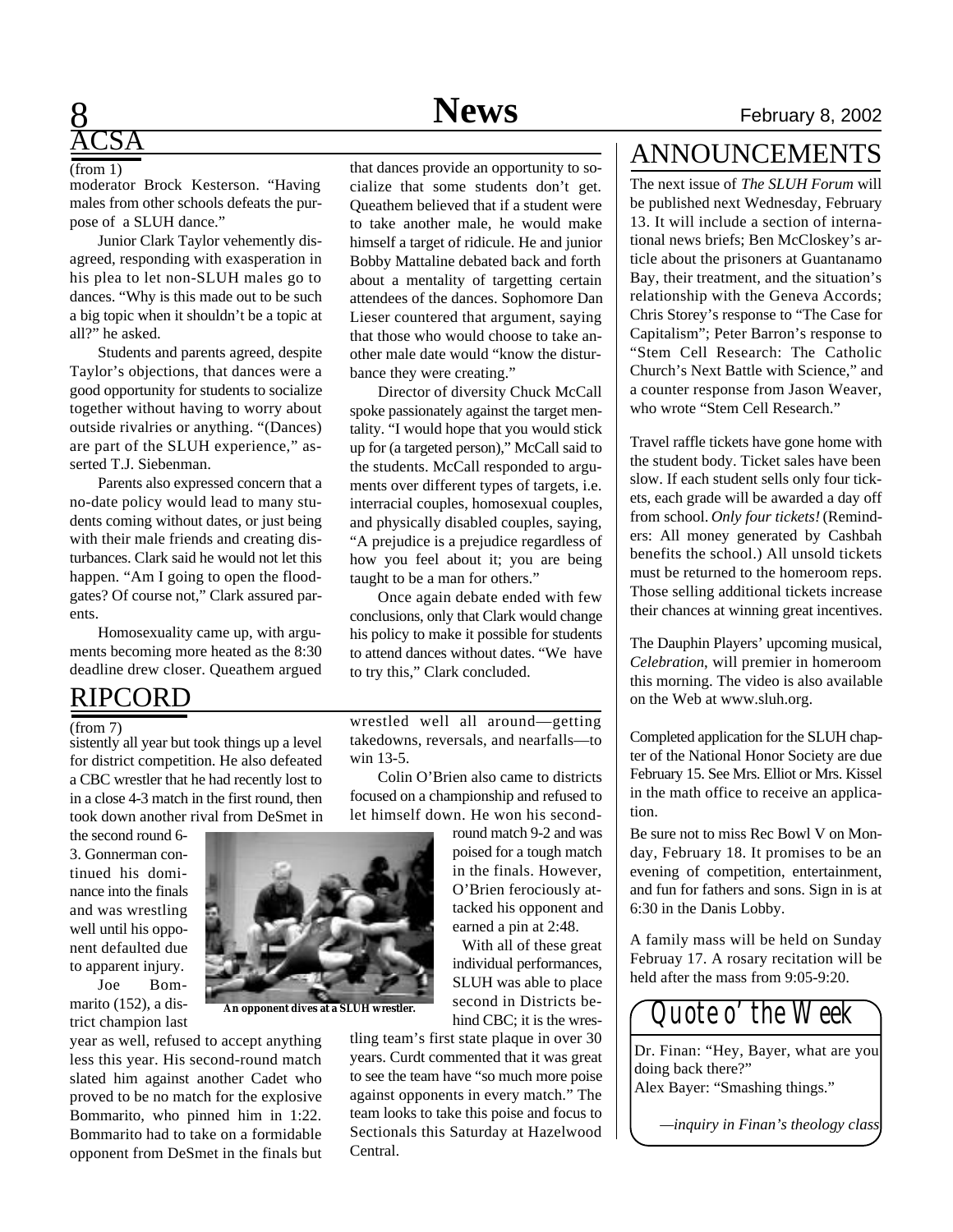# **February 8, 2002 Feature** 9 SENIOR PROJECT Honduras project brings revelation of love

### **Nick Brescia Reporter**

### *"All you need is love, love, love is all you need"- John Lennon*

It is rare that a high school senior is given the opportunity to spend a month of the school year in a foreign country with five of his classmates and one terrific teacher to learn more about himself, others, and God. I knew the Honduras senior project was how I wanted to fulfill my service requirement the minute picking a project was discussed junior year. Now, having been over a thousand miles from home and back, not an hour goes by when I am not reminded of my experience at the nutrition center in Yoro with Dilma (Mini), Lucia (Mini Dos), Julia, Carlos, Oscar, Fatima, E-sai-E (East Side), Maria Ramona, Johnny, Nelson, Maricela, Marivel, Rosi, Sonya, Sandra, Jorge Alberto, Blanca, Nancy, and Brian.

The center is meant to be a temporary refuge where parents without the means or ability to properly feed or take care of their child can, with a doctor's referral, leave their son or daughter so he or she can get well. Sadly, some kids stay for as long as two years or, worse, are never able to go home, and are given up for adoption. The kids' ages range from one and a half to eight years old. The building where the center is now stationed was built almost two years ago and funded primarily by the donations

**Brescia on project in Honduras with E-sai-E, one of the children under his care.**

and fund-raising efforts of the SLUH community. Mr. Charlie Merriott has been involved in the project from its beginning eight years ago and has organized and coordinated an amazing improvement in the overall conditions at the center.

Despite stories and warnings from my cousin and a good friend who had gone to Honduras on their own senior projects, I had no idea what to expect going down there myself. I was a bit skeptical about living with a foreign family, eating their food, and having to communicate in a different language for an entire month. Appropriately, upon my arrival, I found myself in the awkward situation of greeting my host family of strangers with as much openness and joy as I could muster. The disparity of cultures between my home and theirs was evident as I walked into the house with Spanish pop blaring in my ear and saw a short, smiling woman molding tortillas on a cutting board. I realized rather quickly that a serious adjustment was necessary for me to survive the next three and a half weeks in this new environment.

My first trip to the center was one of shock and hesitation. Walking into the big room at the center, I saw the kids lined up along the walls, sitting on the bare tile floor staring blankly around the room. It was like watching one of those "Save the Children" infomercials, except that the children who needed to be saved were an arm's length away. I didn't know what to do for the first five minutes other than just look at the kids and wonder how they got to the center, or why they did not swat at the flies crawling on their faces. It was one of the most disheartening feelings I have ever had. Slowly, I began to climb out of my trance and take a heartfelt interest in the little faces staring back at me. I picked one of the little ones up and sat down in a chair wondering what to do next. Over the next few days and the following weeks, I became more comfortable with the kids and they became more comfortable with me, allowing for more openness and interaction between us, such as playing soccer and tickling rather than just sitting in a chair lazily.

It was actually in the first week I was there that my/our mission for the project became clear to me. While listening to music at the center, the Beatles' song "All You Need is Love" rang out and a sudden sense of clarity hit me like when I finally

> understand a calculus theorem. My mission in Honduras was to love the nineteen kids at the center just as God has loved me throughout my life. I recognized that everything I have has been given to me by God. These children were not given a warm, comforting brick house to call home or two loving, responsible parents with the sufficient resources to raise a healthy and educated child. Why was I given these gifts and they were not? There is no justice in their misfortune and my auspicious beginning.

My response to this dilemma was to show the kids, for the month I was with them, the same love and care I had been shown my entire childhood. I experienced no greater feeling of joy the entire trip than when I made a baby smile or a toddler laugh by giving him or her the attention each so desperately sought and coveted. The culmination of my efforts was expressed by Nancy on the last night we were at the center. She was old enough to understand that we were not coming back the next day and so she gave me a big hug and kiss as I was saying my final goodbyes to all the kids. The energy and happiness radiating from her ear to ear smile made it that much harder to leave.

Since returning from the project, I have been thinking about the experiences I had, looking at pictures and starting to really miss the kids at the center. I have begun to wonder what kind of care they are receiving, who is there to hold and play with them and whether or not they are getting the food and medicine they need. It really frustrates me when I can say with some certainty that the answers to those questions are not what I wish they were. I can only hope that our entire group left the kids in Honduras with enough love to stay in their hearts forever. I know I received that much from them.